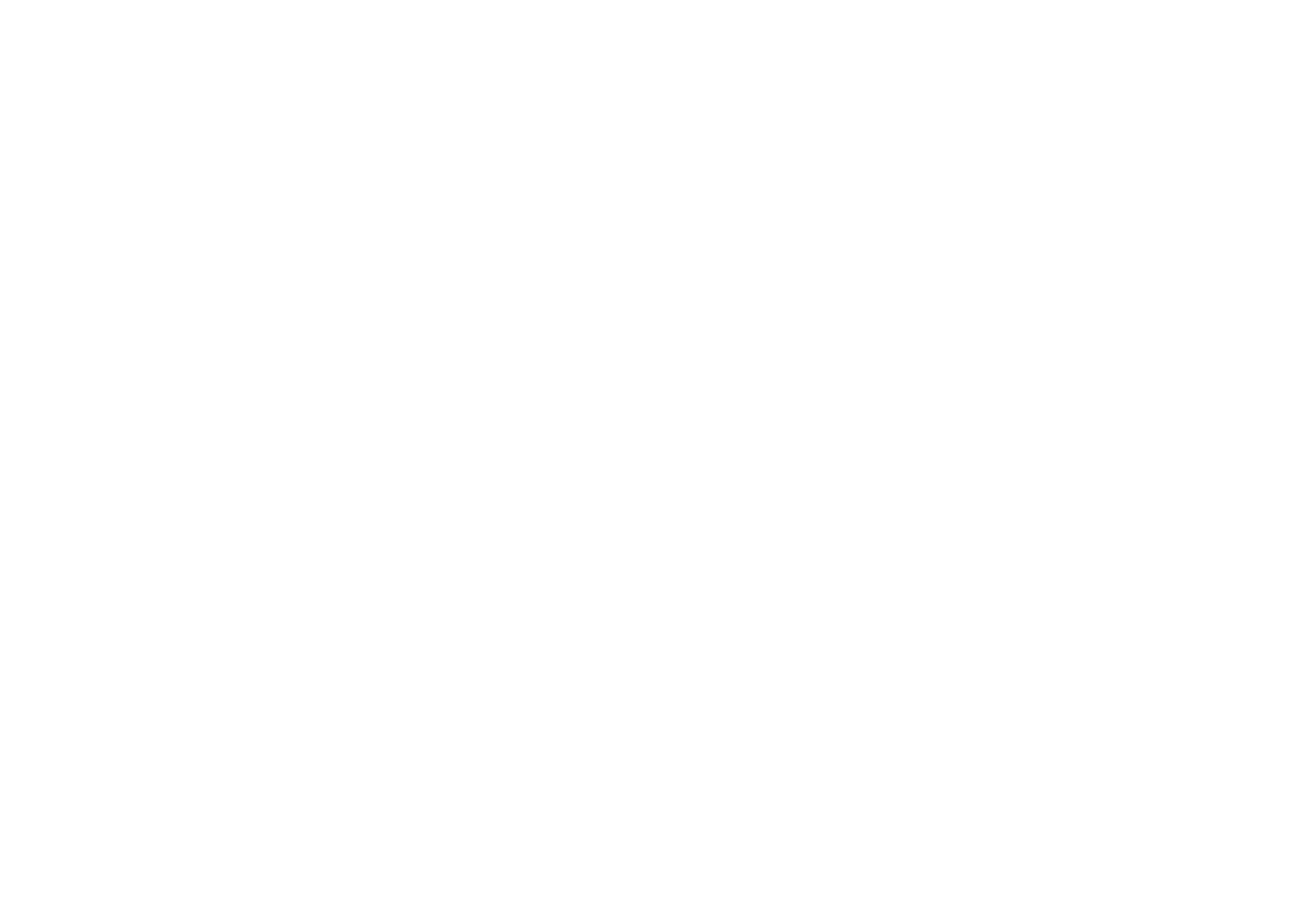## **The Mouth Harp (Ağız Kopuzu)**



The mouth harp is one of the oldest instruments from the Turkic Central Asia. The instrument is played by placing the teeth on the contact point, plucking the topuz and singing.The teeth grab the two ends of the contact point, allowing some space for the metal reed to vibrate, once the activation lever is plucked, the metal reed resonates into the oral cavity and the throat, generating a sound. A cross-systhesis of a woodwind and a percussion instrument, the mouth harp is to a large extent a timbral instrument; its available spectrum is constant, but can be manipulated and modulated in order to generate a variety of timbres and effects.The position and orientation of the player's tongue determines the vowel, which in turn determines the area of its spectrum that becomes emphasized.

Kök: base, gövde: body, dil: reed, temas bölgesi: contact point, topuz: activation lever.

## **The Orkhon script (tamgha) notation system**

Orkhon scripts descend from primeval Turkic pictograms. In time, the writing system evolved into an alphabet made up of 38 consonants and 4 vowels.This alphabet system was mainly used by Göktürks during the 6th and 8th centuries.The Orkhon music notation has been devised by Umut Deniz Topçuoğlu, an ethno-musicologist, multi-instrumentalist and composer from Turkey.Umut specifically selected tamghas from contemporary Turkish tamgha alphabet, which was in turn compiled by Gökbey Uluç.The main idea behind it has been to represent special nuanced effects that are generated by combinations of consonants and vowels in mouth harp performance.

### **Orkhon tamghas used in this work**

| Tamgha           | <b>Transcript</b> | <b>Musical function</b>                                               |
|------------------|-------------------|-----------------------------------------------------------------------|
| Ѵ                | ok                | throat $k(o)$                                                         |
| N                | ak                | throat $k(a)$                                                         |
|                  | ek                | throat $k(e)$                                                         |
|                  | er                | throat r                                                              |
| $\bm{\varsigma}$ | as                | S                                                                     |
| 9                | ey                | yırlama/vocalization                                                  |
| ٣f               | en                | nefes/breathing                                                       |
| V                | af                | inhalation, when used in conjunction with $\mathbf{r}^{\mathbf{k}}$ . |
|                  | 'af'              | exhalation, when used in conjunction with $\mu$ .                     |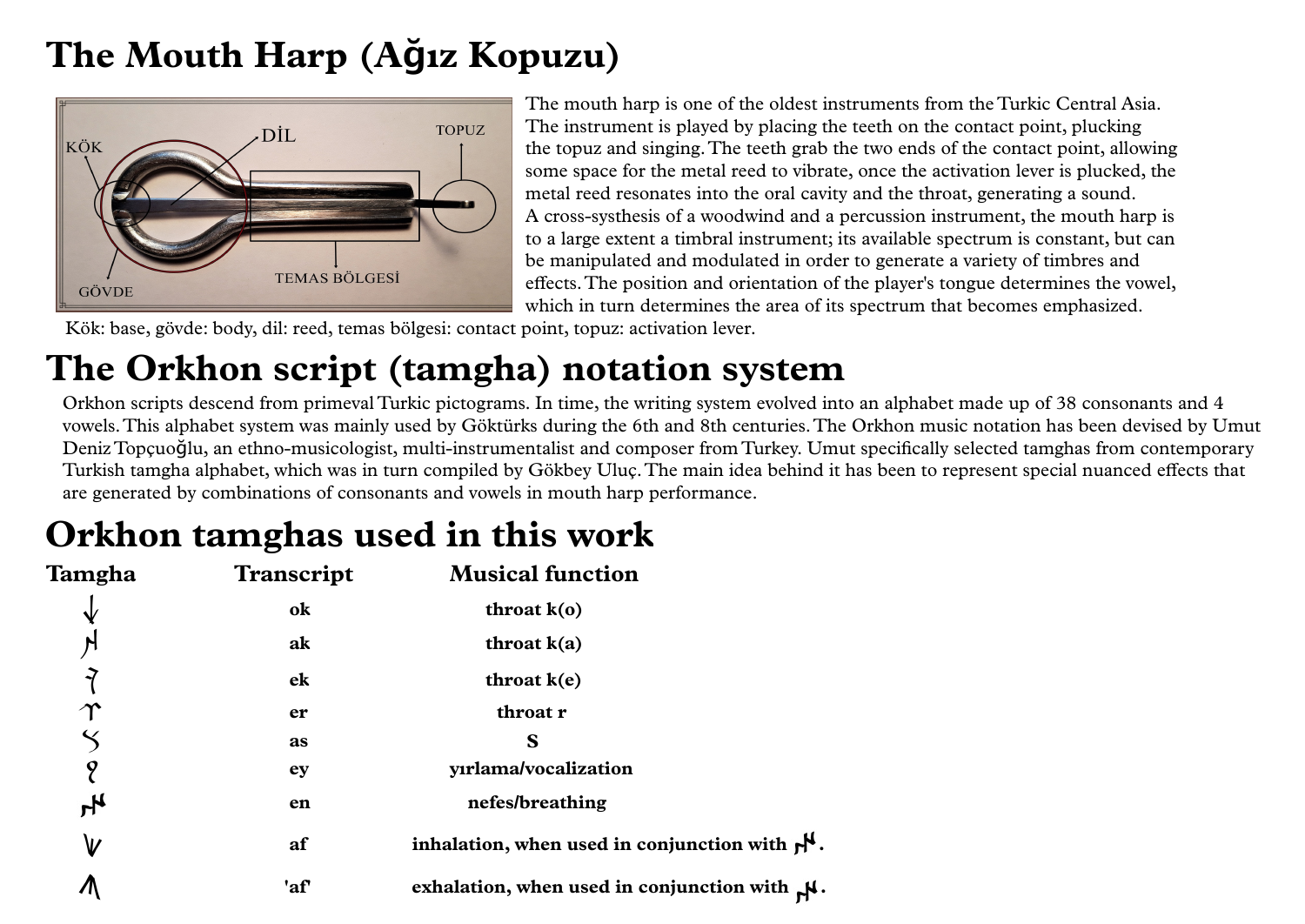#### **Performance Notes**

#### **Notation**

The topmost staff is divided vertically into four letters, each one symbolizing a certain part of the instrument's spectrum.When the vowel o issung, the lower part of the instrument's spectrum has the emphasis, conversely, when the consonant s is sung, the higher part of the instruments spectrum is emphasized.Vertical and horizontal orientations of beams therefore stand for the pitch (part of the spectrum emphasized) and duration of the gesture in question.The rune notation handles both the consonant and the vowel sung by the player, and more importantly, the nuanced effect that emerges.The middle staff shows when the player plucks the topuz (activation lever), and the bottommost staff is reserved for events in the pre-recorded-sounds-component of the electronics.

#### **Electronics**

This work makes use of both live electronics and pre-recorded sounds.The live electronics component constitutes any treatment that the mouth harp is subjected to (freq. mod, granulation, scrubbing, comb filter,spectral filtering, pitch shitfing, delays, etc...).The pre-recorded-sounds-component is made up of sound files. An assistant, through Max/MSP, triggers both the live treatments and the pre-recorded sounds.The performer and the assistant monitor the timing through a clock provided in the patch.

#### **Setup**

The mouth harp, amplified through a microphone, should be fed into a laptop.The output is then routed through a mixer into two speakers for stereo sound.The sound diffusion for both live electronics and pre-recorded sounds is controlled through spat 5 within Max/MSP.





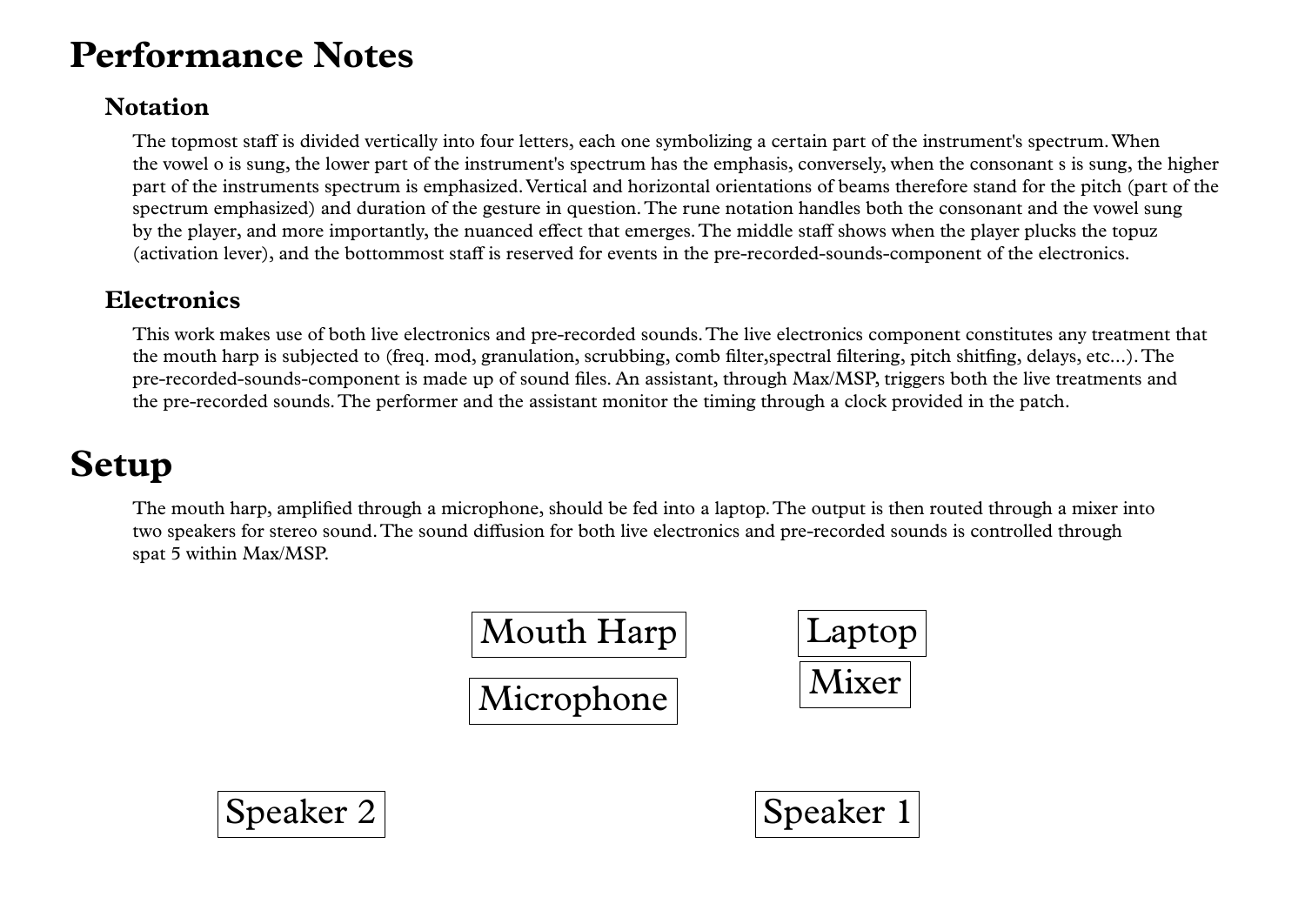#### **KS** Sarmalı

Hakkı Cengiz Eren

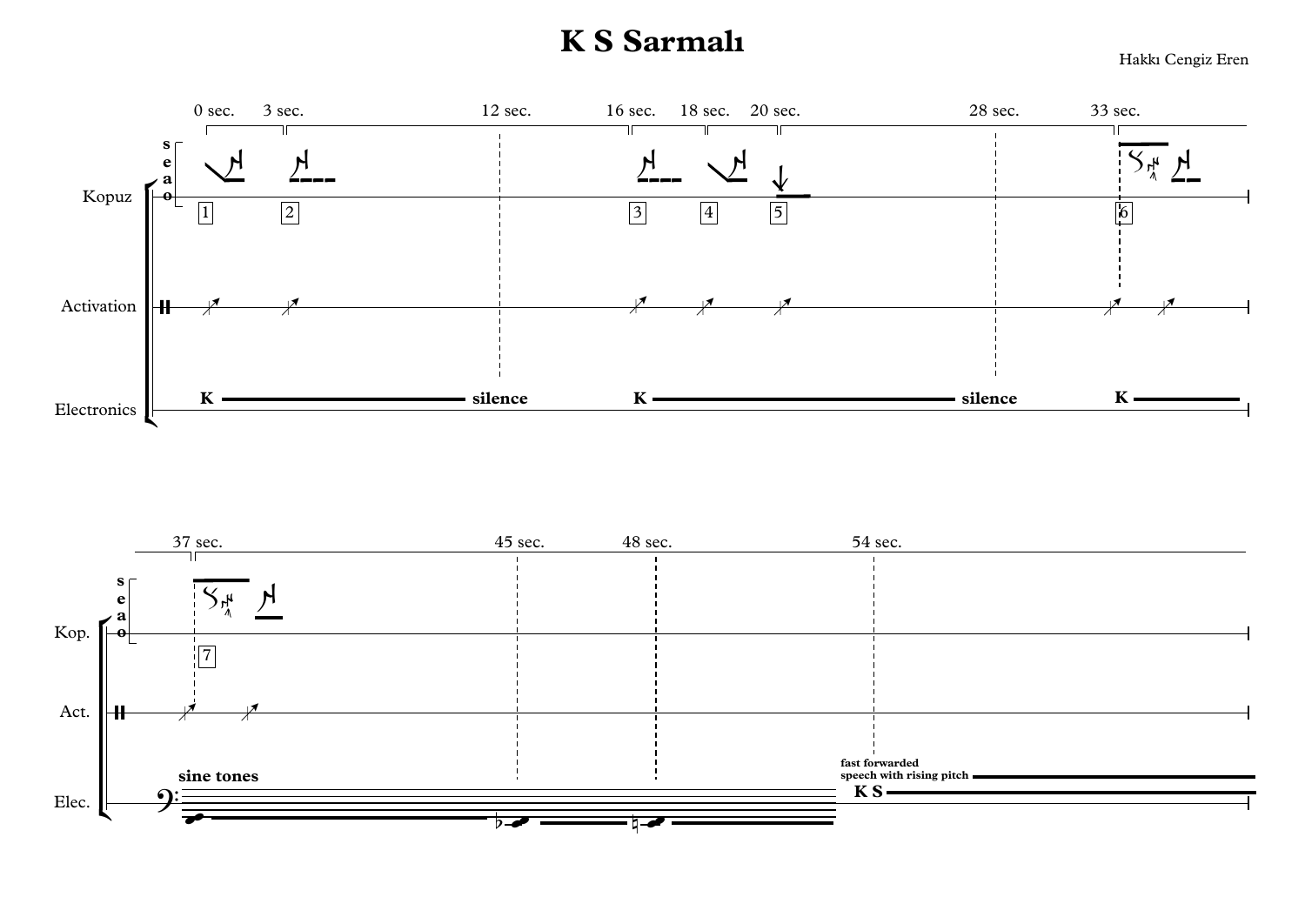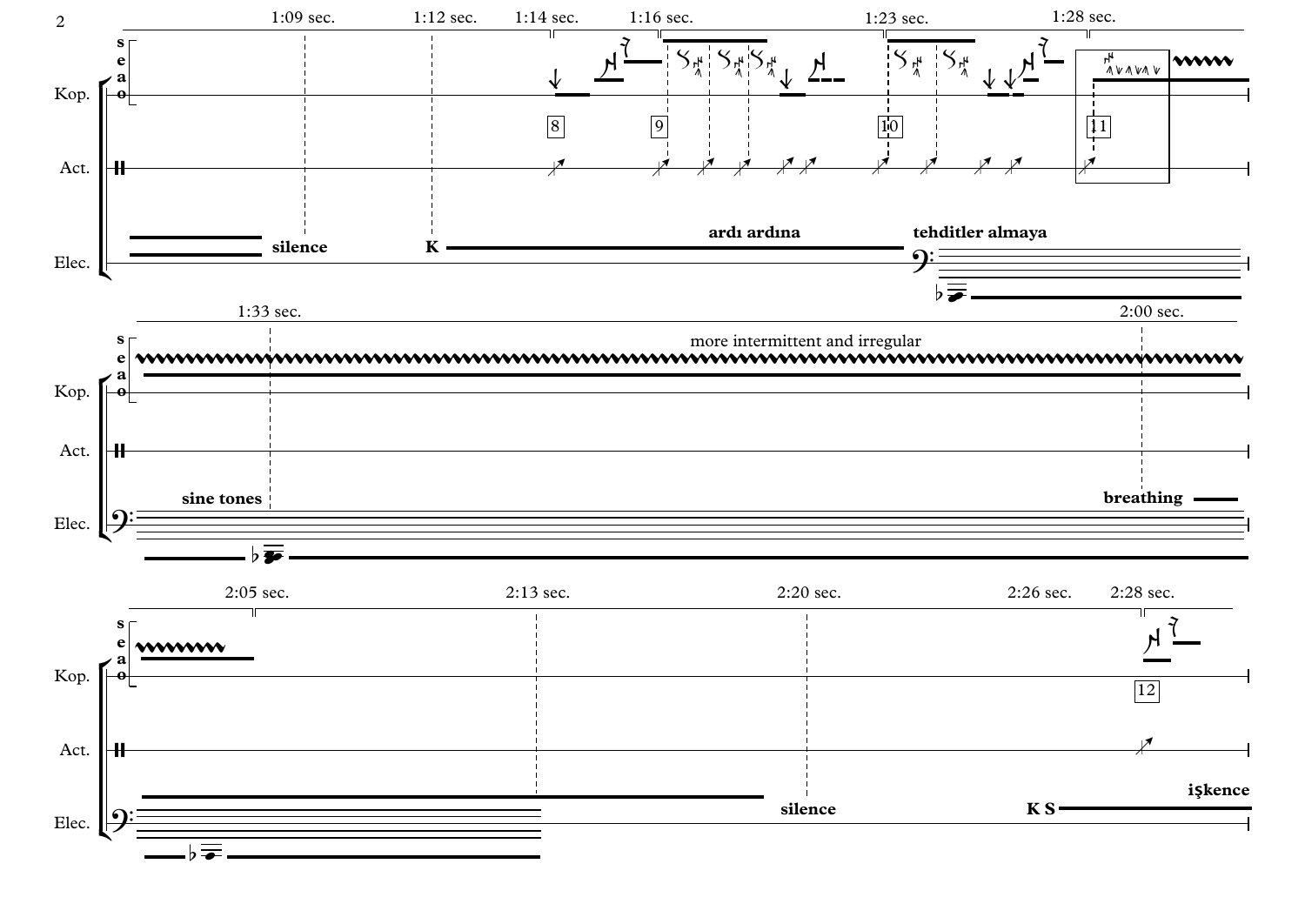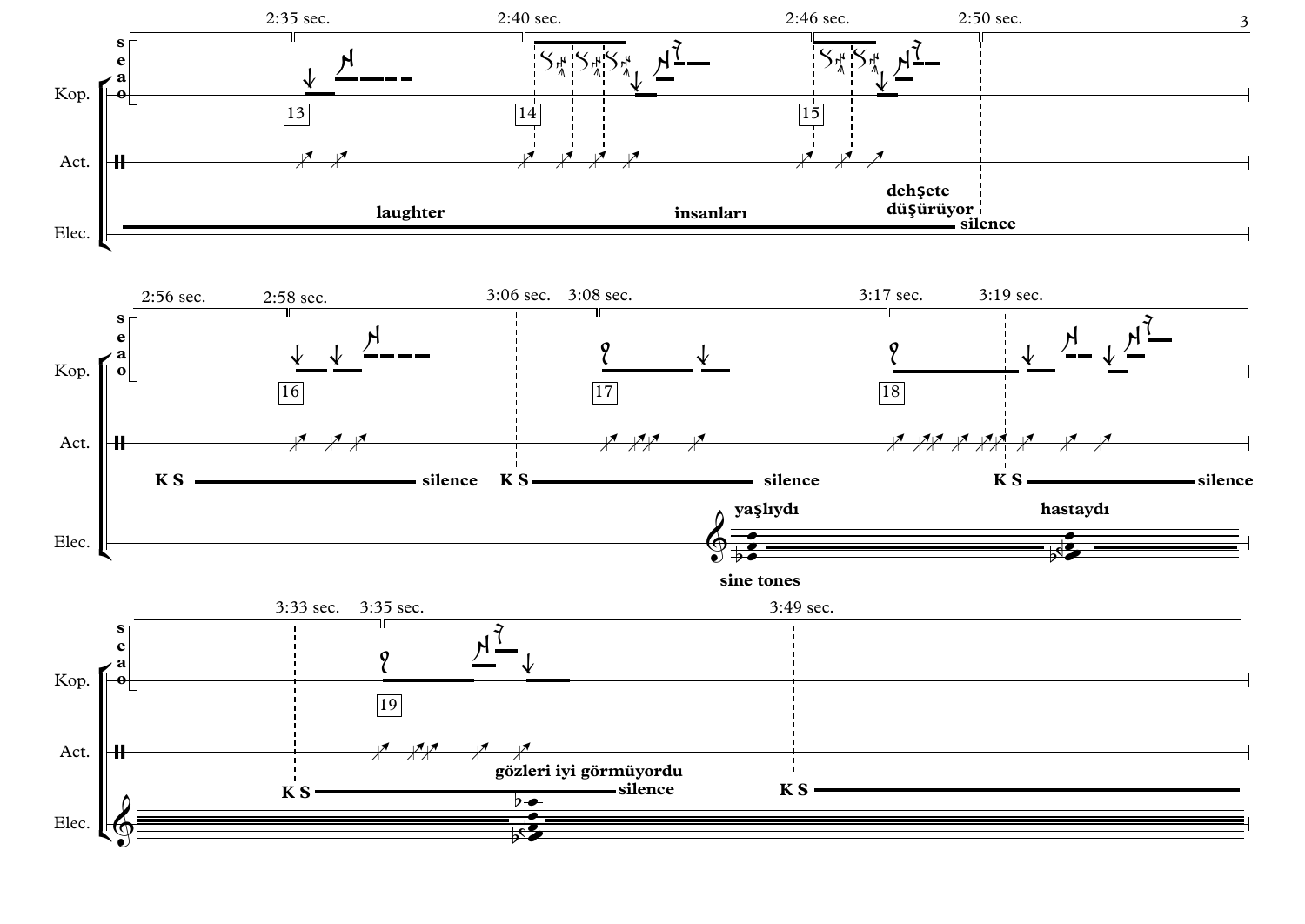